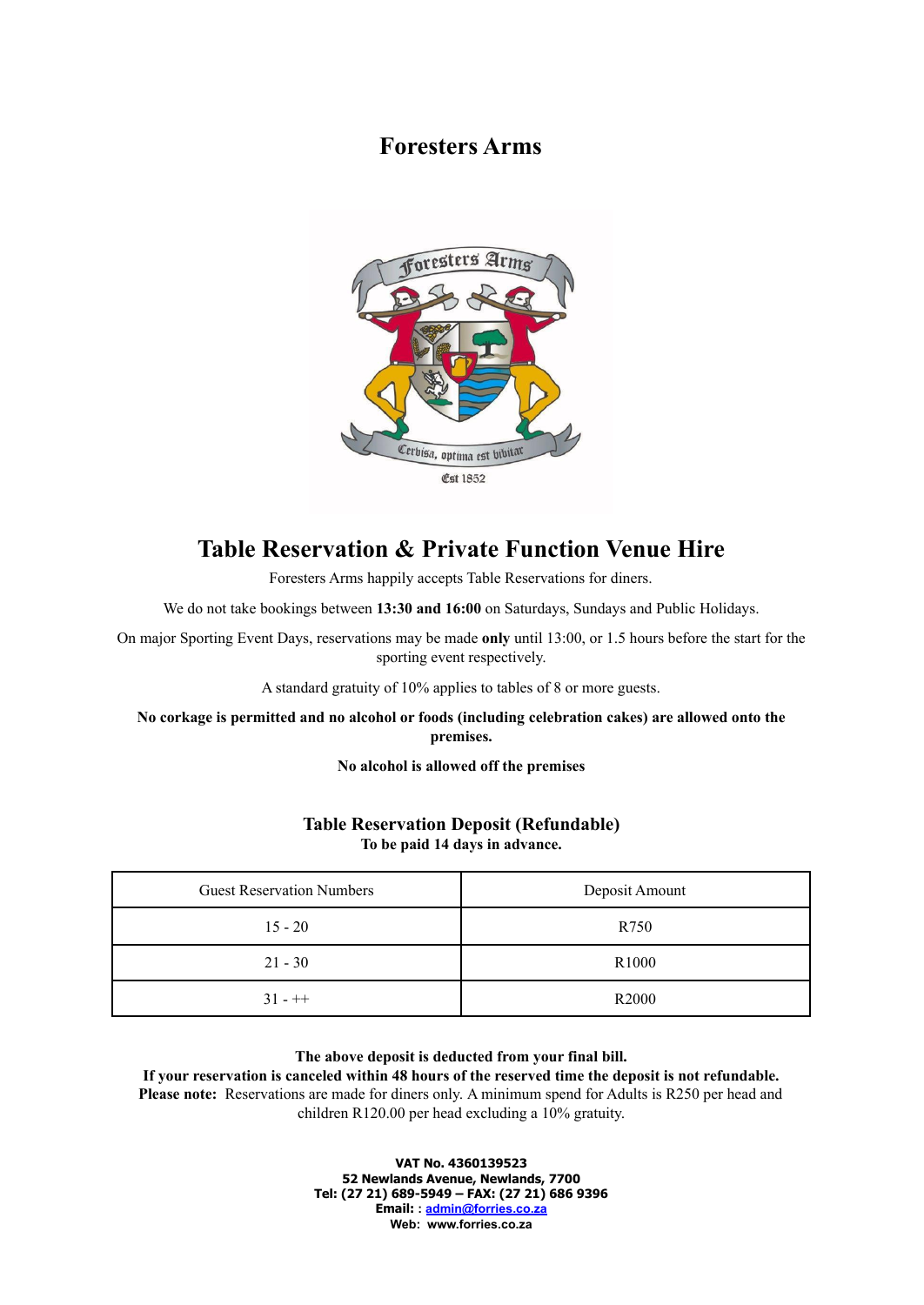Due to logistics we only have the capacity for bookings of no more than 20 people in our children's area on weekends and Public Holidays. We unfortunately do not allow kids birthday parties on weekends.

## **Private Function Venue Hire (Non-Refundable)**

We can seat 35 - 40 guests in our Bobby Muir Cellar and adjacent pebblestone outside area, or up to 50 guests in our squirrel room. Alternatively we can accommodate larger groups of up to 120 guests in our bottom beer garden. Photos of our different possible venues can be viewed here: https://www.forries.co.za

We have a range of fresh traditional and craft beers on tap. We can offer a cocktail on arrival.

Private function rooms are available with dedicated bar and waitering services .

| <b>Selected Venue</b> | Hiring Fee        |
|-----------------------|-------------------|
| Bobby Muir Cellar     | R <sub>5000</sub> |
| The Squirrel Room     | R <sub>5500</sub> |
| <b>Bottom Garden</b>  | R <sub>6000</sub> |

### **Venue hiring fee to be paid in full 5 days in advance.** This fee is **not** refundable.

#### **FAQs**

Bar and beer

How much flexibility have I got with choosing the beers on draught for my function?

We are able to provide our Kings Table with a selection of beers (Castle lite, Black Label, Newlands Spring, Stella Artois, Devils Peak) alternatively choose from a range of 3L beer towers.

#### Can I bring my own beverages?

We do not allow people to bring their own wine or any sort of beverages onto the premises.

Are my guests able to buy from the bar as well as through the waiter?

The main bar is separate from the waiter (function bar). If your guests would like to go to the main bar, we ask they pay immediately.

How do I determine how much food to cater for my function?

This depends on whether you want to give your guests dinner or just snacks to start. For snacks cater 4-5 items per person and for dinner cater 8-9 items per person. To make things easier our platters come in two sizes. A platter of 5, or a platter of 10. We also offer a range of Pizza's which works well as a snack/starter.

> **VAT No. 4360139523 52 Newlands Avenue, Newlands, 7700 Tel: (27 21) 689-5949 – FAX: (27 21) 686 9396 Email: : [admin@forries.co.za](mailto:admin@forries.co.za) Web: www.forries.co.za**